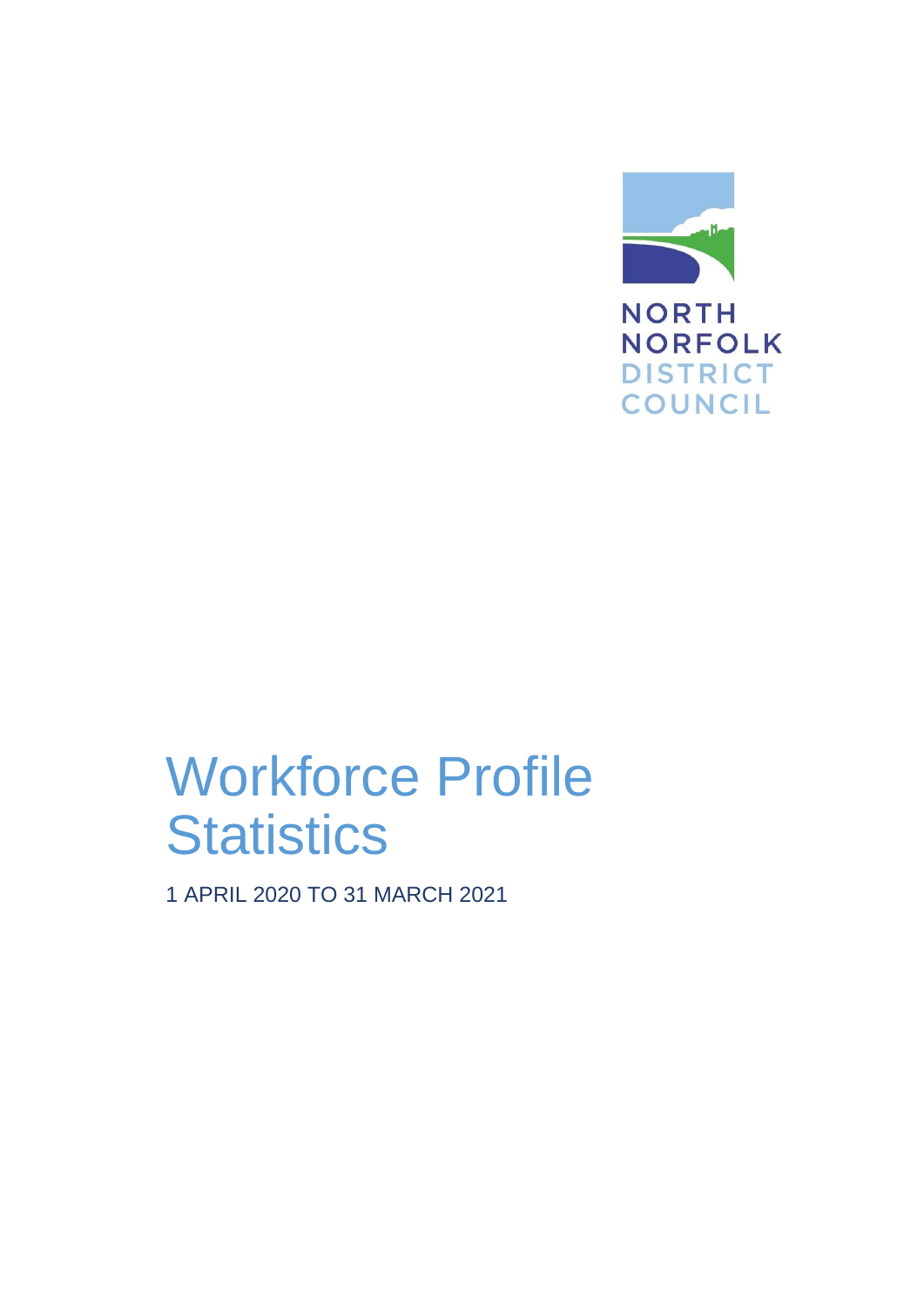

# **Contents**

<span id="page-1-0"></span>

| 3. Starters and leavers (including reasons for leaving and labour turnover) 9 |  |
|-------------------------------------------------------------------------------|--|
| 4. Maternity Leave, return to work rates and flexible working requests  11    |  |
|                                                                               |  |
|                                                                               |  |
|                                                                               |  |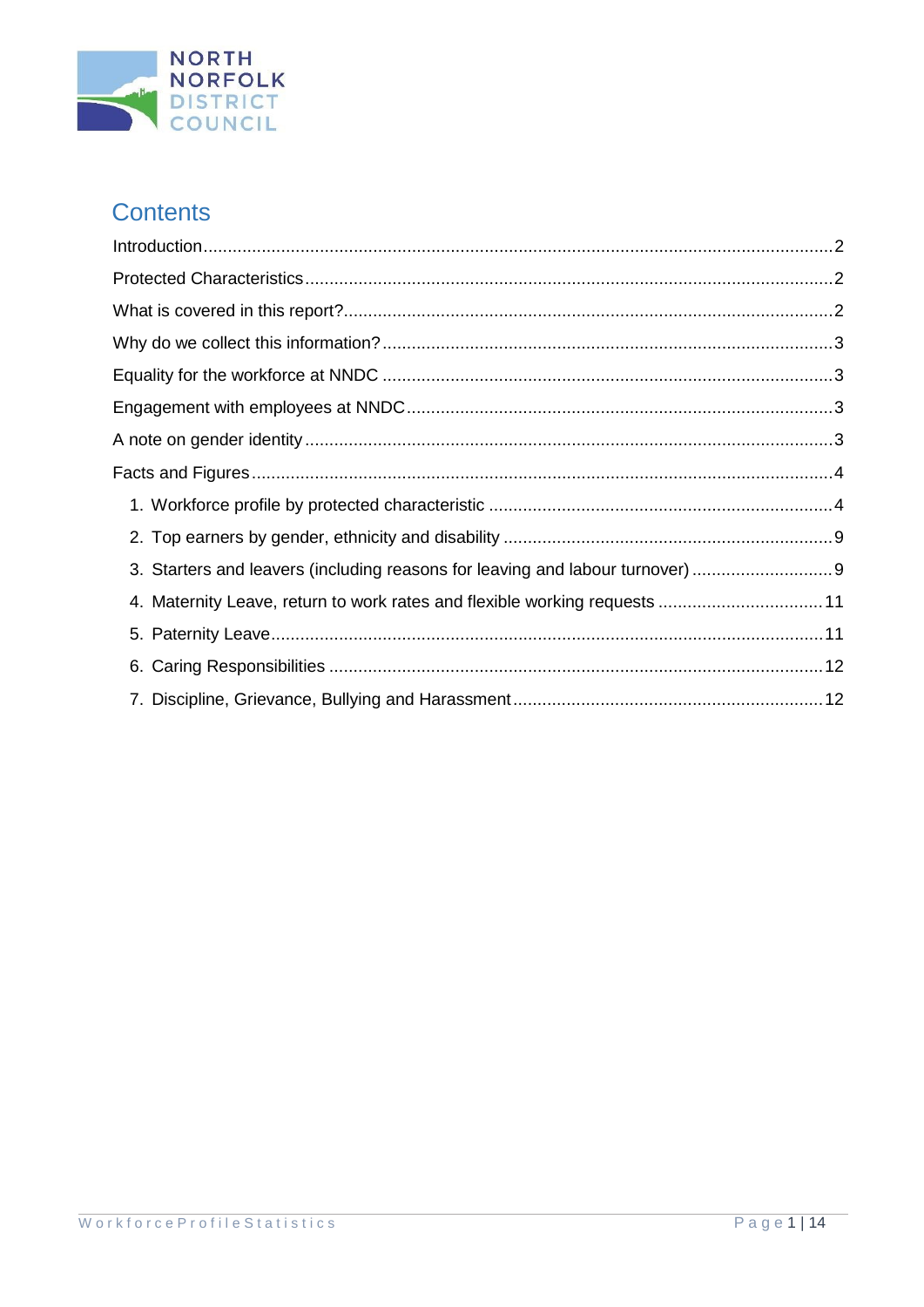

# **Introduction**

North Norfolk District Council (NNDC) has a statutory obligation to monitor, and make available to the public, certain information regarding the make-up of the workforce and to analyse any potential impact of employment policies and practices on employees. This information is contained in this report alongside some other general workforce profile information.

The information which is required on a statutory basis under the general and public sector equality duties arises from the 'Equality Act 2010', specifically Section 149 of the Equality Act 2010 (the Public Sector Equality Duty) and the Equality Act 2010 (Specific Duties) Regulations 2011. NNDC however, has been publishing information on workforce profile since 2008. Previous publications are available at [www.north-norfolk.gov.uk](http://www.north-norfolk.gov.uk/)

### <span id="page-2-0"></span>**Protected Characteristics**

The protected characteristics defined by the Equality Act and included in this report are:

- Gender (including gender reassignment)
- Ethnicity
- Religion/belief
- Age
- Sexual orientation
- Disability

**NB:** Where the initials PNTS are used, this indicates the employee chose the option 'prefer not to say'.

#### <span id="page-2-1"></span>**What is covered in this report?**

The statistics in this report cover the following areas:

- 1. Workforce profile by protected characteristic
- 2. Top earners by gender, ethnicity and disability
- 3. Starters and Leavers (including reasons for leaving and labour turnover)
- 4. Maternity leave, return to work rates and flexible working requests
- 5. Paternity leave
- 6. Caring responsibilities
- 7. Discipline and Grievance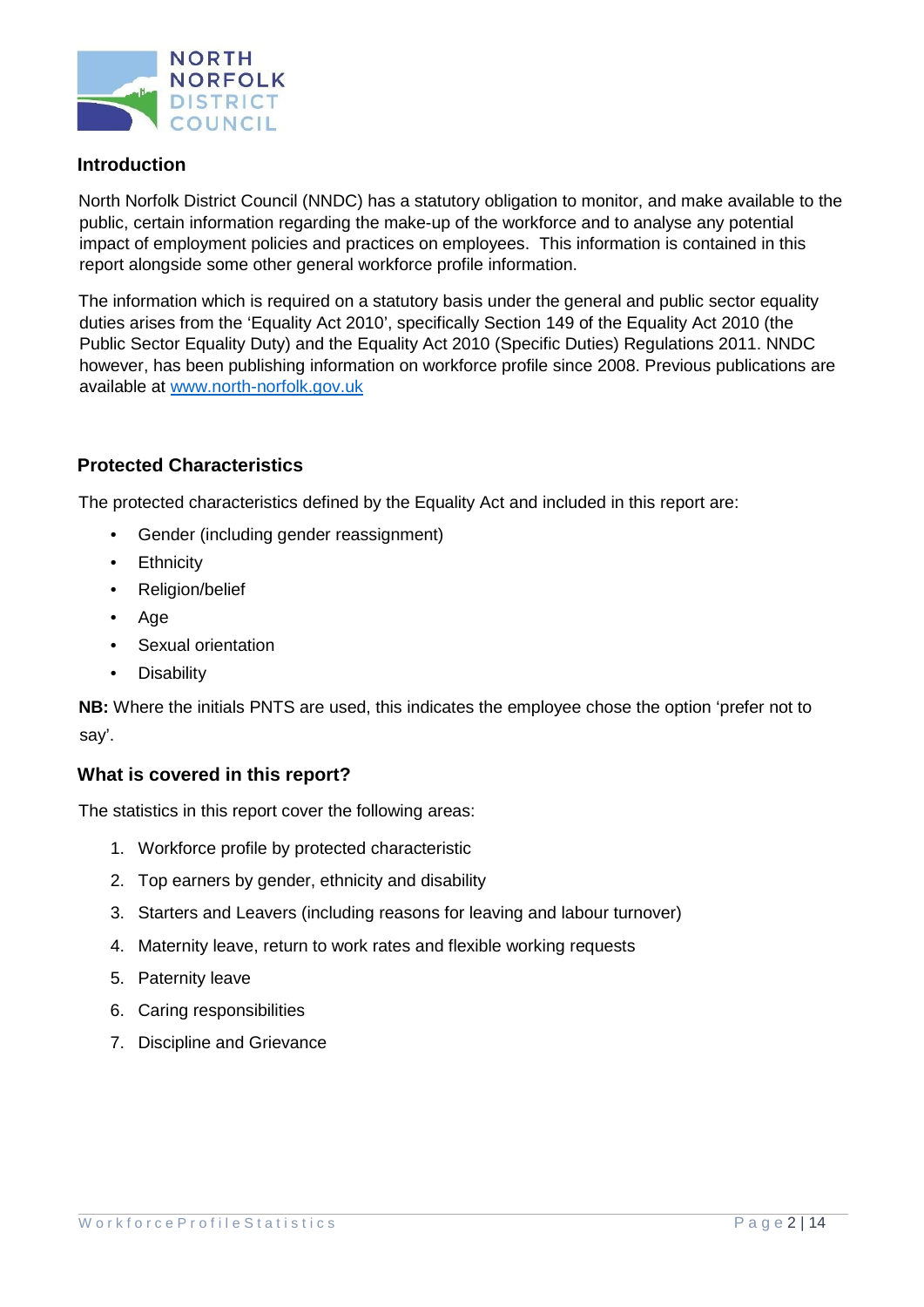

# <span id="page-3-0"></span>**Why do we collect this information?**

As well as helping the organisation in meeting its statutory duties, the information is useful management information to assist with workforce planning and policy, procedure and decision making. This type of information can also be used for the purpose of carrying out 'Equality Impact Assessments' for policies, procedures and functions across the Council. These assessments are made available on the Council's website [-](http://www.north-norfolk.gov.uk/) [www.north-norfolk.gov.uk](http://www.north-norfolk.gov.uk/) [o](http://www.north-norfolk.gov.uk/)nce they are complete.

# <span id="page-3-1"></span>**Equality for the workforce at NNDC**

All new and revised employment policies contain the following statement:

"North Norfolk District Council wishes to promote equality and has a number of obligations under equality legislation. All employees are expected to adhere to this procedure in line with these obligations. Reasonable adjustments or supportive measures should be considered to ensure equality of access and opportunity regardless of age, gender, gender reassignment, pregnancy, maternity, race, ethnicity, sexual orientation, marriage, civil partnership, disability, religion or belief."

NNDC has achieved 'Disability Confident' accreditation and collects equalities monitoring information during the recruitment process which is analysed as part of this report. This information is separated from the application process and is not shared with recruiting managers. More information about the [Disability Confident](https://www.gov.uk/government/collections/disability-confident-campaign) scheme can be found at [www.gov.uk](https://www.gov.uk/)

If you would like to view data on the composition of the population of the North Norfolk district for comparison, please visit the [Office for National Statistics](http://www.ons.gov.uk/) website.

#### <span id="page-3-2"></span>**Engagement with employees at NNDC**

Engagement with employees at NNDC will include matters relating to equality, although not exclusively. There are a number of methods used to engage with employees. These include:

- Staff Focus Group Staff Surveys
- Consultation with Trade Union Regular staff bulletin
- Joint Staff Consultative Committee Intranet staff updates
- 
- 
- Health and Wellbeing Group
- 
- 
- 
- Staff Briefings Staff Briefings Employee Benefits Portal
	- Staff comments scheme Employee Assistance Programme

# <span id="page-3-3"></span>**A note on gender identity**

Whilst no statistics on gender identity are provided in this report, the organisation has given this protected characteristic consideration and has undertaken work in this area in recent years. This included consultation exercises with a number of local trans groups and resulted in a document being produced to provide managers with a guidance framework in the instance that an employee wishes to identify as trans.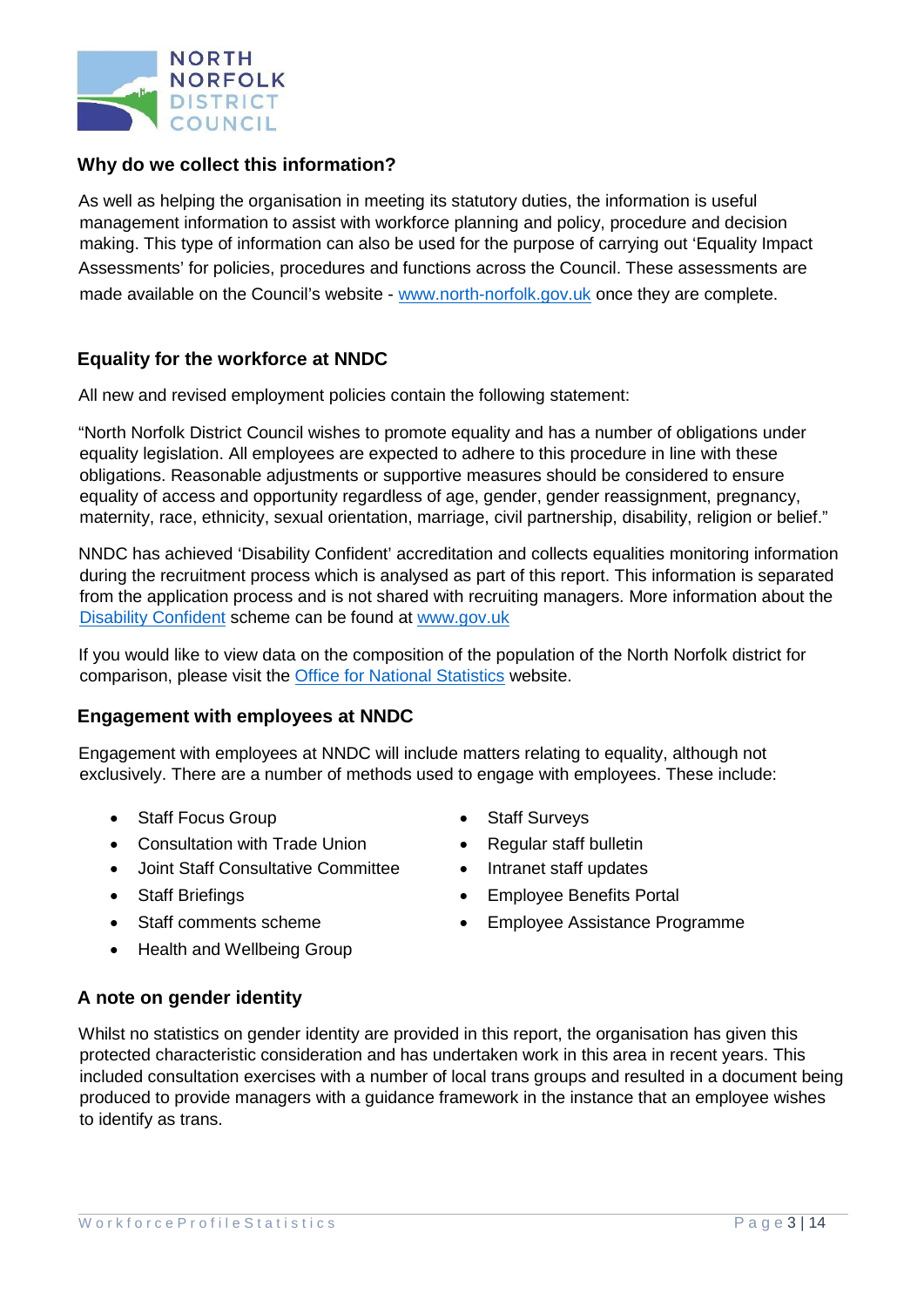

# <span id="page-4-0"></span>**Facts and Figures**

#### <span id="page-4-1"></span>**1. Workforce profile by protected characteristic**

**Chart 1** shows the gender split of the workforce and that there are more women than men at North Norfolk District Council. After consultation with local transgender groups and on advice from 'Press for Change', only two gender groups (male and female) are included in our monitoring.



**Chart 2** shows that as well as more females in the workforce overall, there are more women working part time than men. Overall the split between full and part time employees is 76% full time and 24% part time.

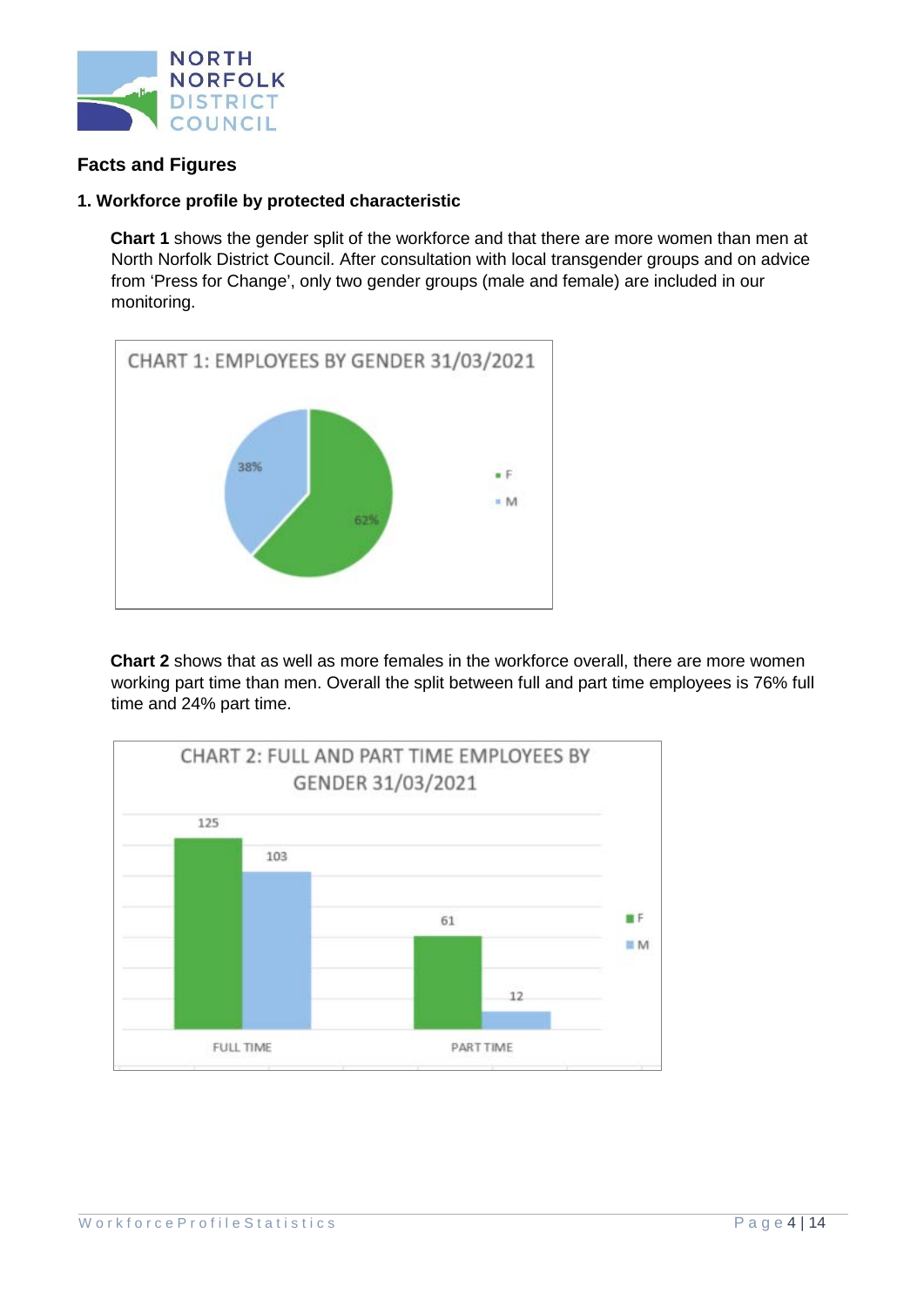

**Chart 3** shows the age distribution of the workforce. 69% of the workforce are aged 40 years or over, with the average age of an employee at 46 (correct to nearest year).



**Chart 4** shows the disability status of the workforce. 19 employees have declared themselves as being disabled. The remainder have either not declared a disability or have decided not to disclose their disability status.

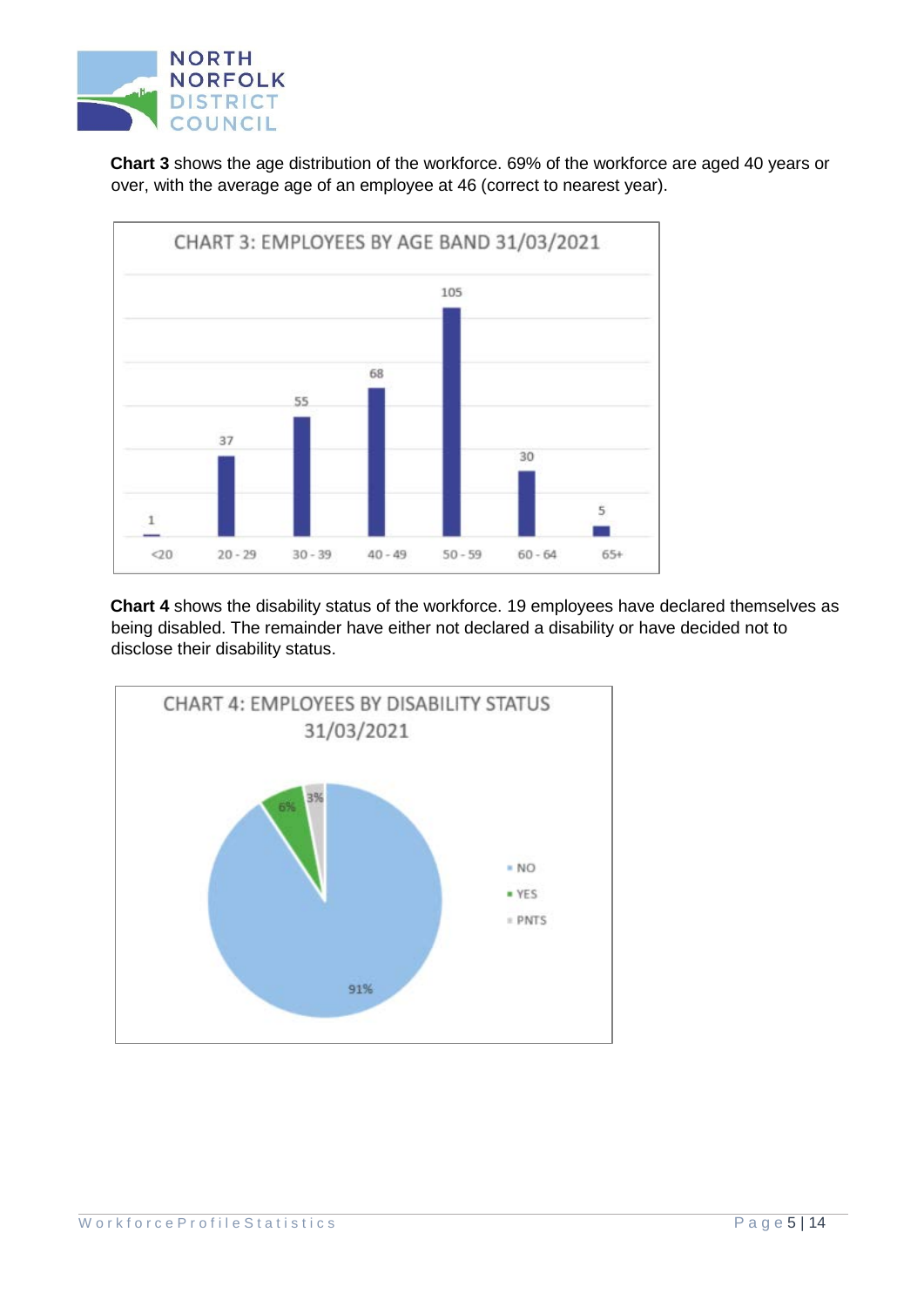

**Chart 5** shows the distribution of staff declaring themselves as disabled across the pay grades of the organisation. This shows that there are a total of 19 disabled employees, spread across the grades of the organisation but with the majority at grades 7 and below.



**Chart 6** shows the various impairment types of disabled employees at North Norfolk District Council. The groupings are fairly wide so as not to compromise any confidentiality. Only impairment types under which an employee has declared a disability are listed here. The most common impairment type in the workforce is 'unseen disabilities' which covers disabilities such as diabetes and heart conditions.

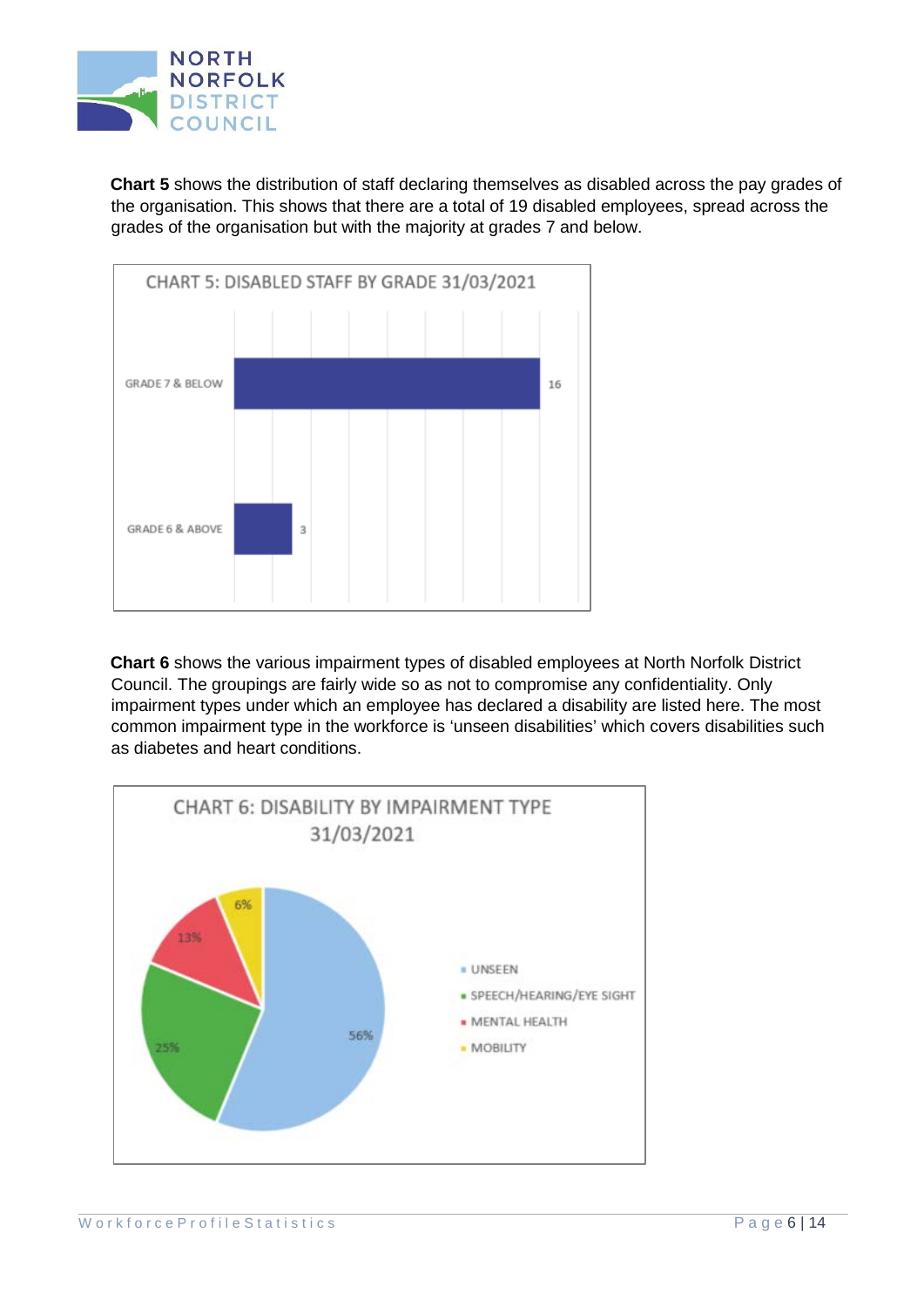

**Chart 7** shows the sexual orientation of the workforce. Whilst information is collected separately regarding employees that identify as bisexual, gay male, gay female/lesbian or other, this data has been grouped together to protect privacy. Monitoring categories used are those recommended by Stonewall. PNTS stands for 'prefer not to say'.



**Chart 8** shows the religion/belief of the workforce. This chart shows the majority of employees have declared themselves to be Christians; however a number of other religions or other beliefs are also present in the workforce. Whilst information is collected separately, this data has been grouped together under 'other' to protect privacy.

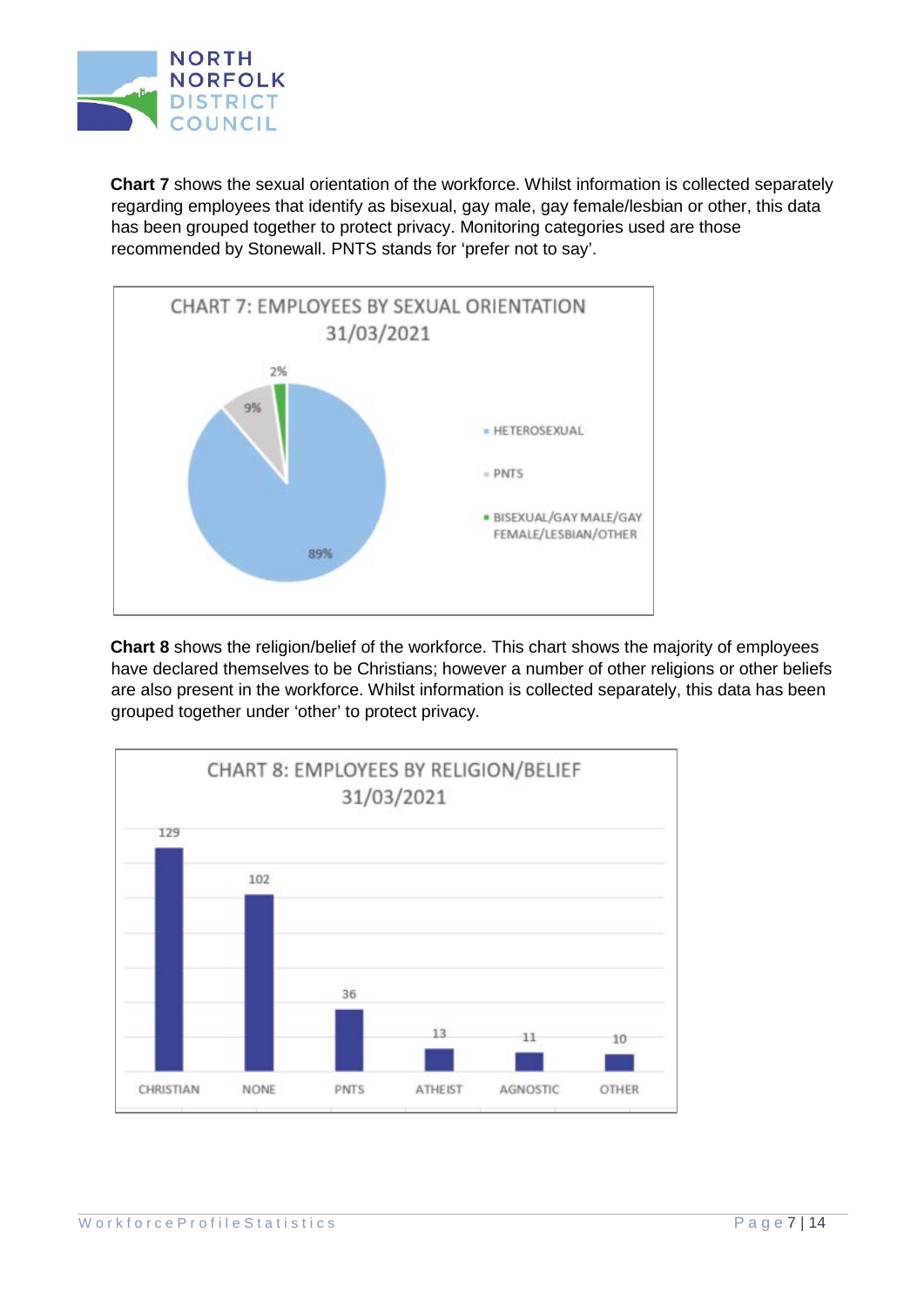

**Chart 9** shows the ethnicity of the workforce at North Norfolk District Council. This shows that the overwhelming majority (94%) of employees consider themselves to be of 'White British' origin. PNTS stands for 'prefer not to say'.

Whilst information is collected separately, some data has been grouped together under 'other' to protect privacy.

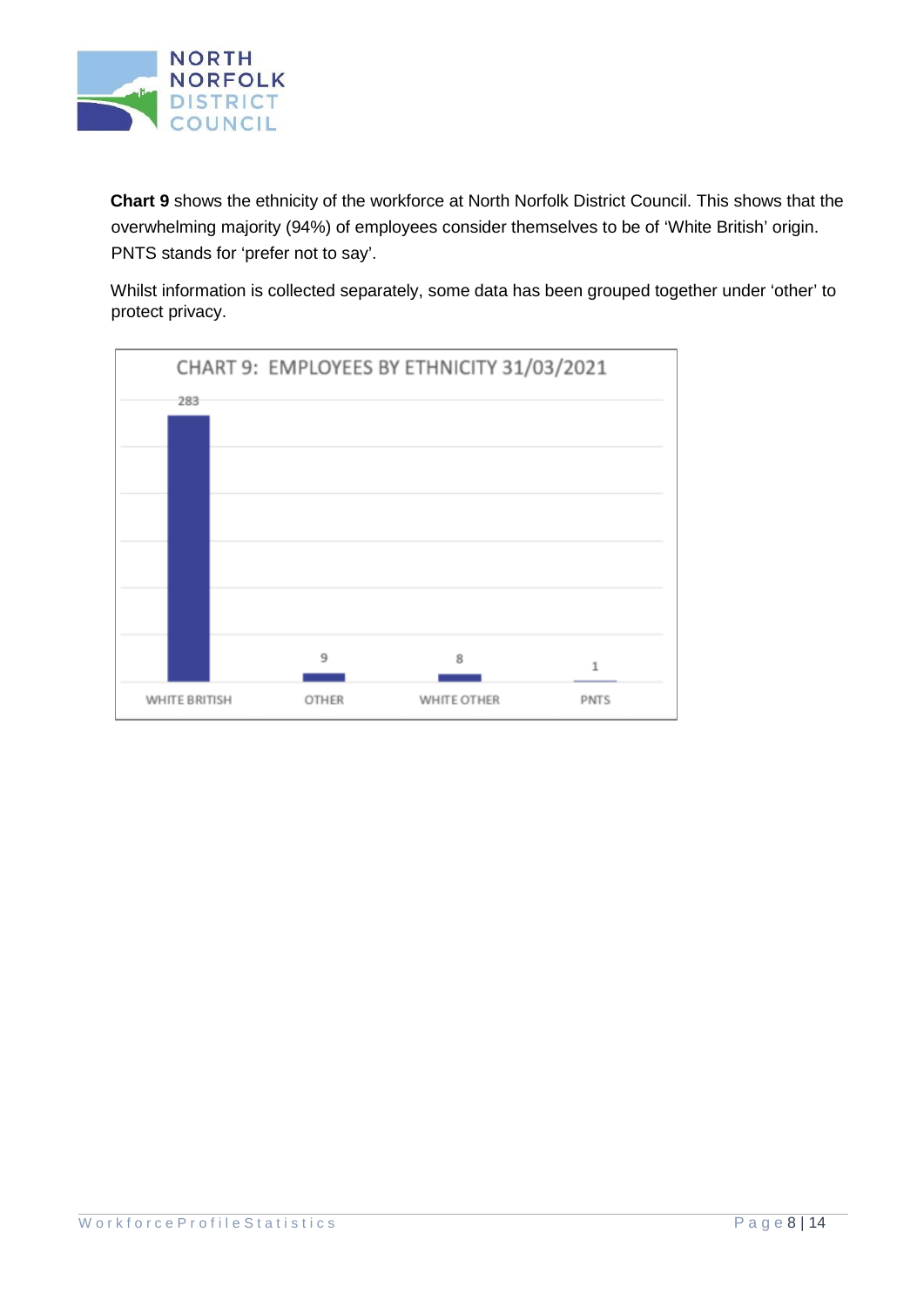

#### <span id="page-9-0"></span>**2. Top earners by gender, ethnicity and disability**

**Chart 10** shows the gender split amongst the top 5% of earners. None of the top 5% of earners are considered to be of an ethnic minority. Two of the top earners have declared a disability and one reported PNTS. PNTS stands for 'prefer not to say'.

NNDC reports separately on [gender](https://www.north-norfolk.gov.uk/tasks/transparency-data/view-gender-pay-gap-report/) pay gap. This gender [pay gap report](https://www.north-norfolk.gov.uk/tasks/transparency-data/view-gender-pay-gap-report/) is available on our website.



#### <span id="page-9-1"></span>**3. Starters and leavers (including reasons for leaving and labour turnover)**

#### **Reasons for leaving**

A total of 26 employees left employment with the Council between 01/04/2020 to 31/03/2021. 88% of these were of White British/White other origin. The reasons for leaving are shown below in **Table 1**. The number of leavers reduced by 40% in comparison to 2019/20

| <b>TABLE 1: REASON FOR LEAVING</b>                     |    |  |  |  |  |
|--------------------------------------------------------|----|--|--|--|--|
| <b>RESIGNATION - PERSONAL REASONS</b>                  |    |  |  |  |  |
| DISMISSAL - END OF CONTRACT                            | 5  |  |  |  |  |
| <b>RESIGNATION - TRANSFER TO OTHER LOCAL AUTHORITY</b> | 4  |  |  |  |  |
| <b>TUPE TRANSFER</b>                                   | 2  |  |  |  |  |
| RETIREMENT - ILL HEALTH                                | 2  |  |  |  |  |
| RESIGNATION - TRANSFER TO OTHER PUBLIC SECTOR          | 2  |  |  |  |  |
| <b>RESIGNATION - TRANSER TO PRIVATE SECTOR</b>         | 2  |  |  |  |  |
| NATURAL RETIREMENT                                     |    |  |  |  |  |
| <b>EARLY RETIREMENT</b>                                |    |  |  |  |  |
| <b>Grand Total</b>                                     | 26 |  |  |  |  |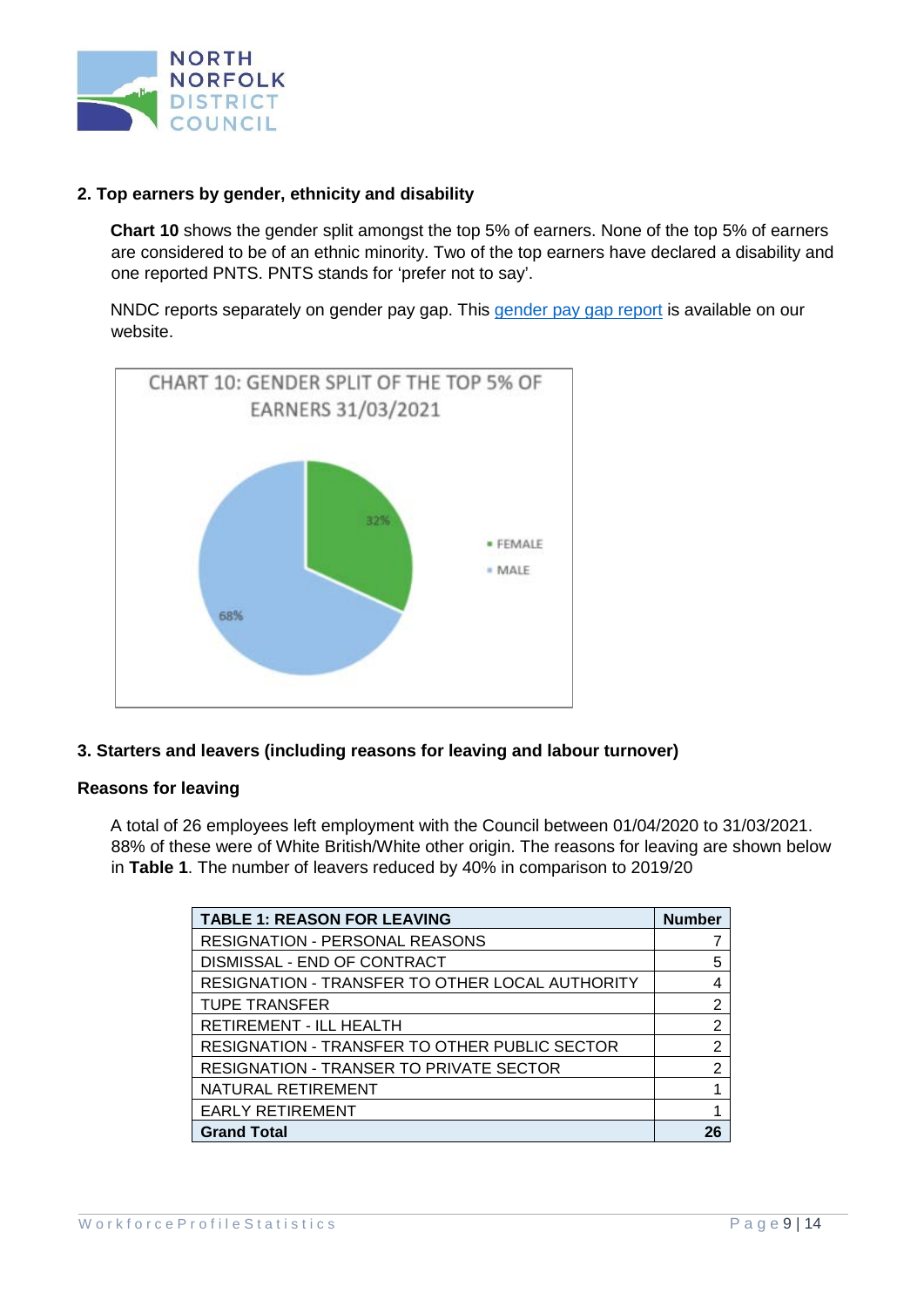

#### **Internal Secondments and Transfers**

'Secondments' and 'Transfers' are not included in the data for leavers because the figures attributed to these categories concern people leaving one post within the Council to take up another within the authority, rather than leaving employment with the Council.

There were a total of 22 secondments and transfers in this reporting year. Of these transfers, 10 were considered to be a 'promotion' by virtue of an increase in grade. Of these promotions, 30% were female and 70% male.

#### **Labour Turnover**

The labour turnover for the period 01/04/2020 to 31/03/2021 was 8.63%, this is much lower in comparison to the 14.52% turnover from 2019/20 (44 leavers).

Of the 26 leavers in 2020/21, 14 were male and 12 were female. When the turnover is compared by gender, the turnover of females is 46% compared to male employees which was 54%. This shows a slightly higher male turnover when compared to our overall gender figures of 62% female and 38% male.

These figures do not include 'internal turnover' i.e. those employees transferring within the authority and on an internal secondment. If you were to include this internal turnover of employees, then the overall turnover figure would be 15.9%.

#### **Redundancies, redeployments and retirements**

For the period 01/04/2020 to 31/03/2021 there were 0 redundancies or redeployments. There were 4 retirements in the period, made up of 1 'natural' retirement, 1 'early' retirement and 2 'ill health' retirements.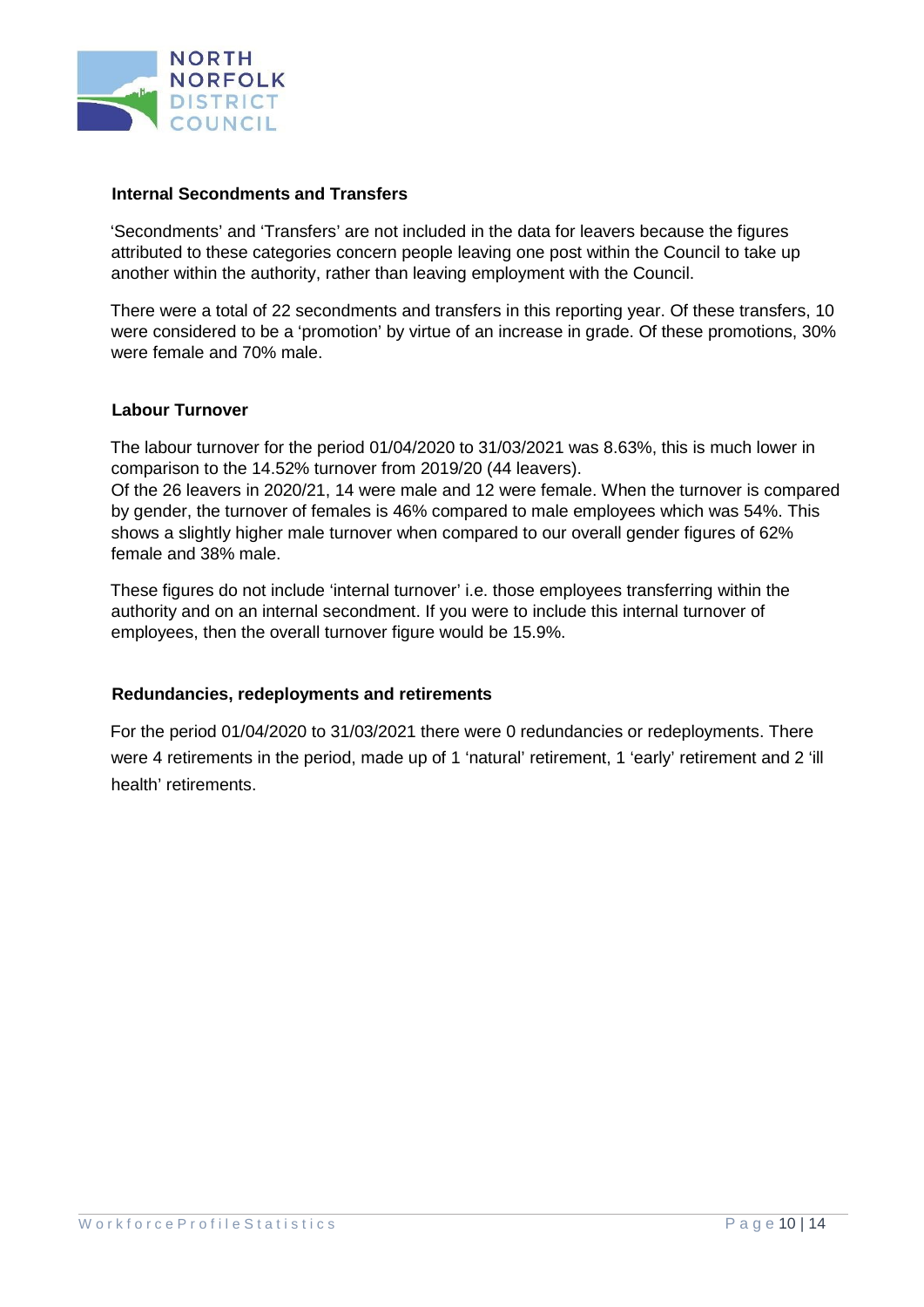

#### <span id="page-11-0"></span>**4. Maternity Leave, return to work rates and flexible working requests**

| Tax<br>year | Total on<br>Maternity<br>Leave | Left | Returned | <b>TBC</b> | White<br><b>British</b> | <b>Disabled</b> | Average<br>Age of<br>woman <sup>*</sup> | <b>Hours</b><br>adjusted<br>immediately | <b>Hours</b><br>adjusted<br>later | Still in<br>service after<br>2 years |
|-------------|--------------------------------|------|----------|------------|-------------------------|-----------------|-----------------------------------------|-----------------------------------------|-----------------------------------|--------------------------------------|
| 2005        | 12                             | 2    | 10       | 0          | 12                      | 0               |                                         | 4                                       | 5                                 | 9                                    |
| 2006        | 5                              | 1    | 4        | 0          | 5                       | 0               |                                         | 2                                       | 1                                 | 4                                    |
| 2007        | 5                              | 0    | 5        | 0          | 5                       | 0               |                                         | 3                                       | 2                                 | 5                                    |
| 2008        | 3                              | 0    | 3        | 0          | 3                       | 0               | 35                                      | 0                                       | 3                                 | 3                                    |
| 2009        | 4                              | 0    | 4        | 0          | 4                       | $\mathbf{0}$    | 37                                      | 2                                       | 2                                 | 4                                    |
| 2010        | 6                              | 2    | 4        | 0          | 6                       | 1               | 32                                      | 2                                       | 2                                 | 4                                    |
| 2011        | 4                              | 0    | 4        | 0          | 4                       | 0               | 30                                      | 2                                       | 4                                 | 3                                    |
| 2012        | 9                              | 1    | 8        | 0          | 9                       | 0               | 33                                      | 0                                       | 1                                 | 6                                    |
| 2013        | 3                              | 0    | 3        | 0          | 3                       | 0               | 28                                      | 1                                       | 1                                 | 3                                    |
| 2014        | 4                              | 1    | 3        | 0          | 3                       | 0               | 36                                      | 2                                       | 0                                 | 2                                    |
| 2015        | 5                              | 1    | 4        | 0          | 5                       | $\mathbf 0$     | 30                                      | 2                                       | 1                                 | 3                                    |
| 2016        | 8                              | 1    | 7        | 0          | 8                       | $\mathbf{0}$    | 34                                      | 0                                       | 0                                 | 7                                    |
| 2017        | 6                              | 1    | 5        | 0          | 6                       | 0               | 33                                      | 4                                       | 0                                 | 5                                    |
| 2018        | 1                              | 0    |          | 0          | 1                       | 0               | 40                                      | 4                                       | 0                                 | 1                                    |
| 2019        | $\mathbf 0$                    | 0    | 0        | 0          | 0                       | 0               |                                         | 0                                       | 0                                 | $\mathbf 0$                          |
| 2020        | 1                              | 0    | 0        | 1          | 1                       | 0               | 36                                      |                                         |                                   |                                      |
| Totals      | 76                             | 10   | 65       | 1          | 75                      | $\overline{1}$  | 34                                      | 22                                      | 22                                | 59                                   |

#### **Table 2: Maternity Leave 2005 to 2021**

\* Correct to nearest year

As Table 2 above shows, between 01/04/2020 to 31/03/2021, we had 1 employee on maternity leave (return tbc). The table shows, that overall, of the 75 employees who have been on maternity leave in the last 15 years, 59 were still in service after 2 years. This equates to a retention rate of approximately 78%.

This could be attributable to the flexible working opportunities that are available to employees at NNDC. These include flexitime and flex leave, job sharing and other alternative working patterns such as part time working and annualised hours. Requests for alternative working patterns can be made via a flexible working request process or agreed informally.

Between 01/04/2020 to 31/03/2021, 8 formal flexible working requests were made, of which 6 have been granted and 2 are awaiting a decision. Informally however, a number of requests to change hours to suit the needs of individual employees were granted. Whilst records of flexible working requests have only been kept since 2011, table 3 above shows that employees have been adjusting their working patterns after maternity leave for a number of years now. In addition to childcare related requests, previous requests have covered a range of reasons, including other caring responsibilities, flexible retirements, training/study and 'other' reasons. These requests were made by both male and female employees, across a wide age range.